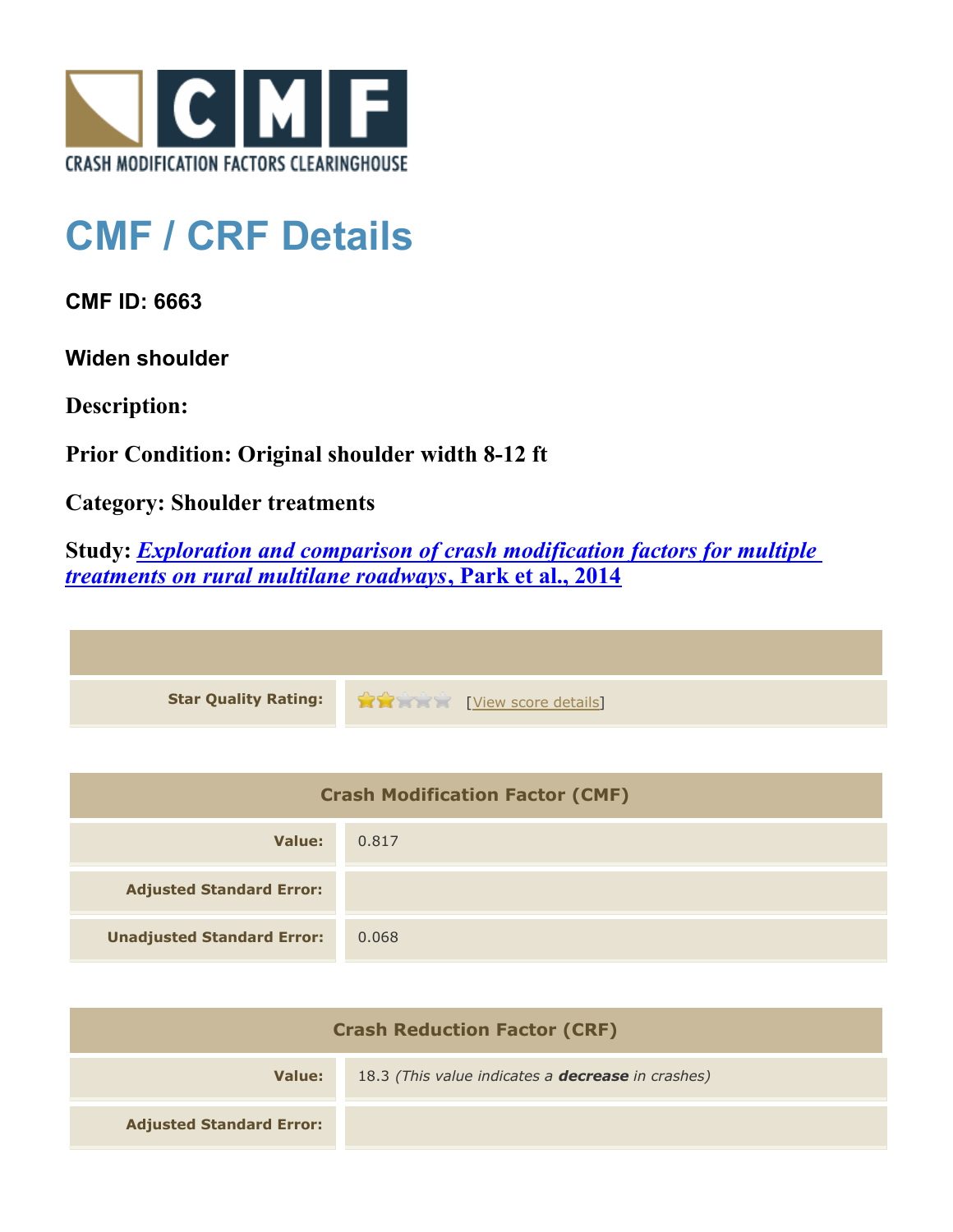| <b>Applicability</b>                                                                                            |                                                   |
|-----------------------------------------------------------------------------------------------------------------|---------------------------------------------------|
| <b>Crash Type:</b>                                                                                              | All                                               |
| <b>Crash Severity:</b>                                                                                          | All                                               |
| <b>Roadway Types:</b>                                                                                           | Not specified                                     |
| <b>Number of Lanes:</b>                                                                                         | multi                                             |
| <b>Road Division Type:</b>                                                                                      |                                                   |
| <b>Speed Limit:</b>                                                                                             |                                                   |
| <b>Area Type:</b>                                                                                               | Rural                                             |
| <b>Traffic Volume:</b>                                                                                          | 2000 to 50000 Annual Average Daily Traffic (AADT) |
| <b>Time of Day:</b>                                                                                             |                                                   |
| the contract of the contract of the contract of the contract of the contract of the contract of the contract of |                                                   |

## *If countermeasure is intersection-based*

| <b>Intersection Type:</b>         |  |
|-----------------------------------|--|
| <b>Intersection Geometry:</b>     |  |
| <b>Traffic Control:</b>           |  |
| <b>Major Road Traffic Volume:</b> |  |
| <b>Minor Road Traffic Volume:</b> |  |

| <b>Development Details</b>      |              |
|---------------------------------|--------------|
| <b>Date Range of Data Used:</b> | 2003 to 2012 |
| <b>Municipality:</b>            |              |
| State:                          | - FL         |